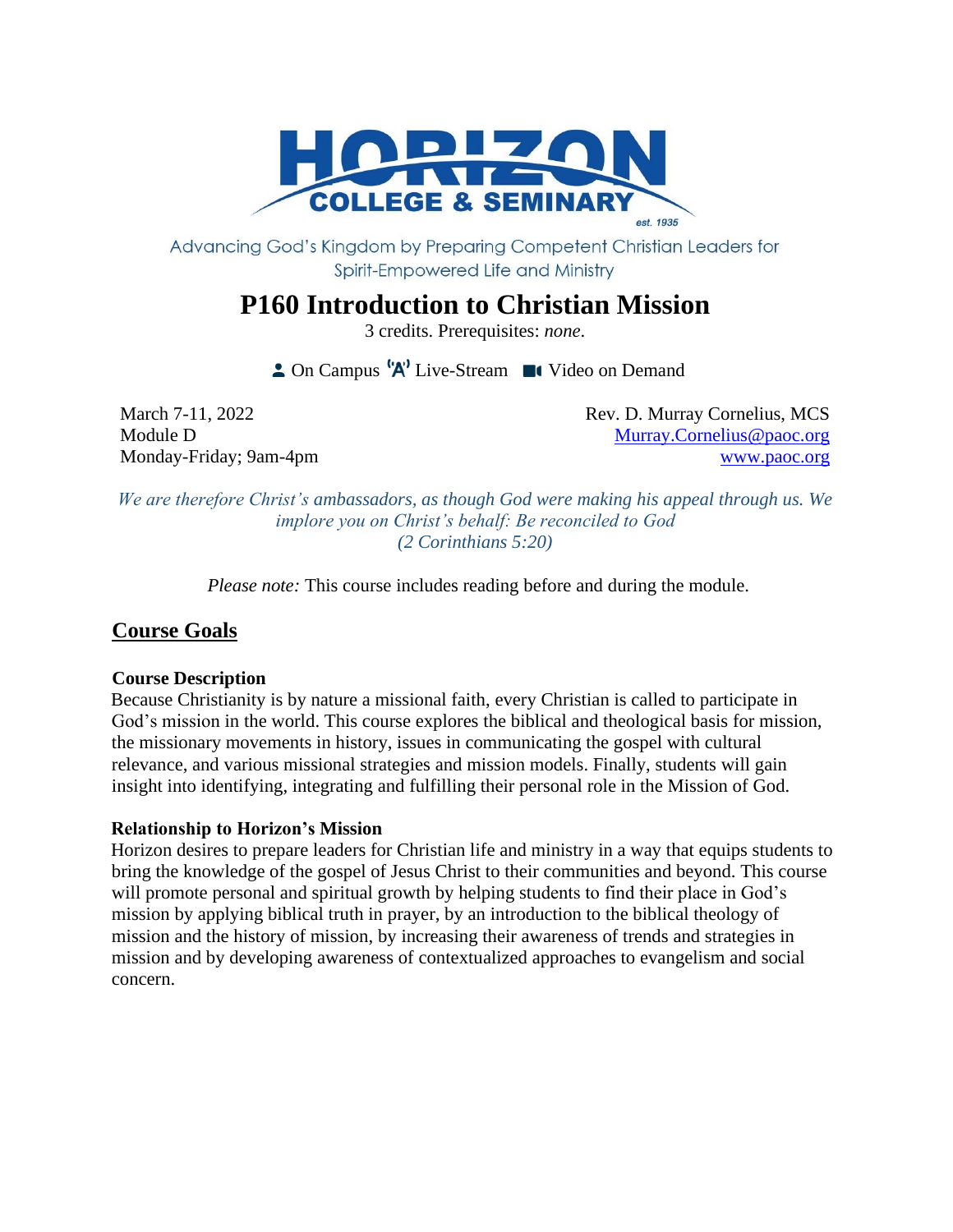## **Core Competencies and Learning Outcomes**

To demonstrate competency in *Biblical and Theological Literacy*, students will:

- 1. Explain how the Bible is the all-encompassing story of God's mission in the world, while describing key scriptures that define God's mission, the role of the Church, and the student's personal role in this mission.
	- *Assessment*: Biblical Exposition Paper, Statement of the Mission of the Church

To demonstrate competency in *Contextual Awareness*, students will:

- 2. Describe historical developments in missions, noting paradigm shifts in missions' studies and the major challenges and issues faced by the church today in its fulfillment of God's mission.
	- *Assessment*: Understanding the Times Essay, Stiller Reading Summaries, Critical Reading Assignment
- 3. Communicate the gospel with contextual relevance.
	- *Assessment*: Class Presentation

To demonstrate competency in *Ministry Development*, students will:

- 4. Describe a plan for discipleship needed in one's life following conversion to ensure that one integrates God's purpose for them into their every-day life in practical and personal ways.
	- *Assessment:* Statement of the Mission of the Church

## **Course Work**

#### **Required Readings**

- Moreau, A. Scott, Gary R. Corwin and Gary B. McGee. *Introducing World Missions: A Biblical, Historical, and Practical Survey*. 2nd edition. Grand Rapids, MI: Baker Academic, 2015. (ISBN: 9781540963628)
- Stiller, Brian. *From Jerusalem to Timbuktu: A World Tour of the Spread of Christianity*. Downers Grove, IL: IVP, 2018. (ISBN: 978-0830845279)

*P160 Reading Packages 1 & 2*. Available on Populi.

\*\*While students have the benefit of accessing their textbooks online through the Digital [Theological Library,](https://libguides.thedtl.org/home) they will not have access to the Digital Theological Library upon graduation. Therefore, we encourage students to purchase select textbooks to build their personal library. For your convenience, Horizon has partnered with Kennedy's Parable to provide textbooks.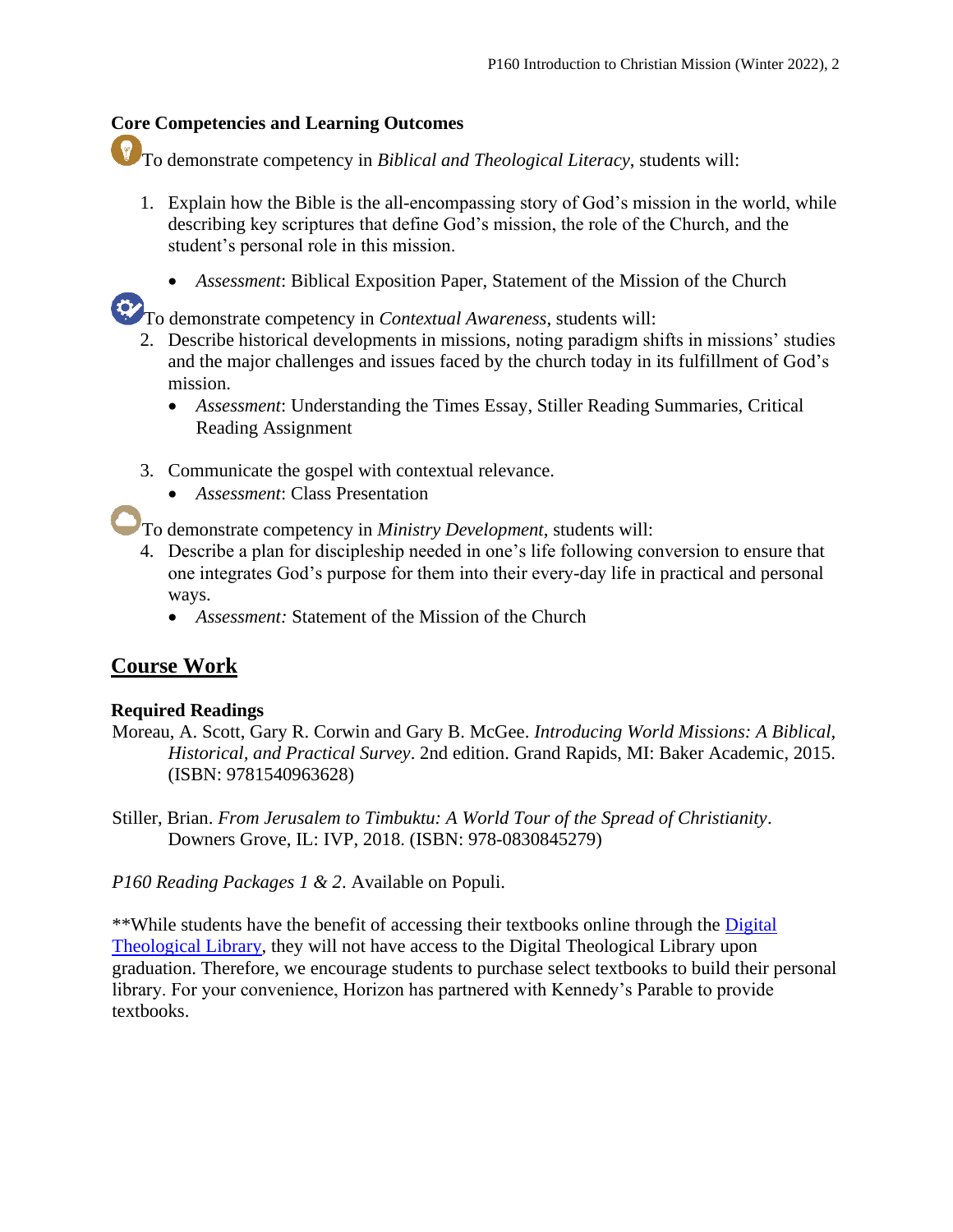#### **Course Assignments and Activities**

**Portfolio Components.** *Statement of the Mission of the Church.* This assignment must be edited and submitted to the *Statements of Belief e-Project* in your Portfolio on *Portfolium*. See the [Portfolio Guide:](https://www.horizon.edu/wp-content/uploads/2019/09/Portfolio-Guide-September-2019.pdf) "What Goes in My Portfolio" for further information.

#### **BEFORE THE MODULE**

#### 1. *Understanding the Times Essay*

You will read Chapter 1 "Missions in the Modern World" of the Moreau text and then write a brief essay (3 pages) in which you will answer the following two questions.

- a. What are two significant challenges faced by the church in the fulfillment of its mission in the world?
- b. Presler (see sidebar) uses the term "mission companion" to describe the work of someone "sent" by God. In looking at the description, are all of us, as followers of Jesus, in some sense missionaries? Explain your answer.
- Related learning outcome(s): #2.
- **Assignment Length**: 3 pages (750 words).
- **Due Date**: Friday, March 4.

#### **DURING MODULE WEEK**

#### 2. *Stiller Reading Summaries*

Students will be expected to participate in class discussions based on reading assigned each day and submit a one-page summary on Tuesday, Wednesday, and Thursday.

- *Due Tuesday, March 8 at 9am*: Stiller Chapter 3: The Power of Bible Translation
- *Due Wednesday, March 9 at 9am*: Stiller Chapter 4: Revolution of the Indigenous
- *Due Thursday, March 10 at 9am*: Stiller Chapter 6: The Power of the Whole Gospel
- Related learning outcome(s): #2.
- **Assignment Length**: 1 page per day (3 pages total).
- **Due dates**: Tues., March 8 at 9am; Weds., March 9 at 9am; Thurs., March 10 at 9am.

#### 3. *Class Presentation – Contextualization Exercise*

In groups of three, students will prepare a 15- minute PowerPoint presentation for class on Friday, March 11. The assignment will consider: "How to make the gospel make sense to…!" (a) "Postmodern, multi-cultural Canadian youth with little or no background in Christianity" **or** (b) "New immigrants to Canada of Islamic background." Students need to consider the worldview and assumptions of either Canadian youth today or the new Islamic immigrants. Each student must participate in the class presentation.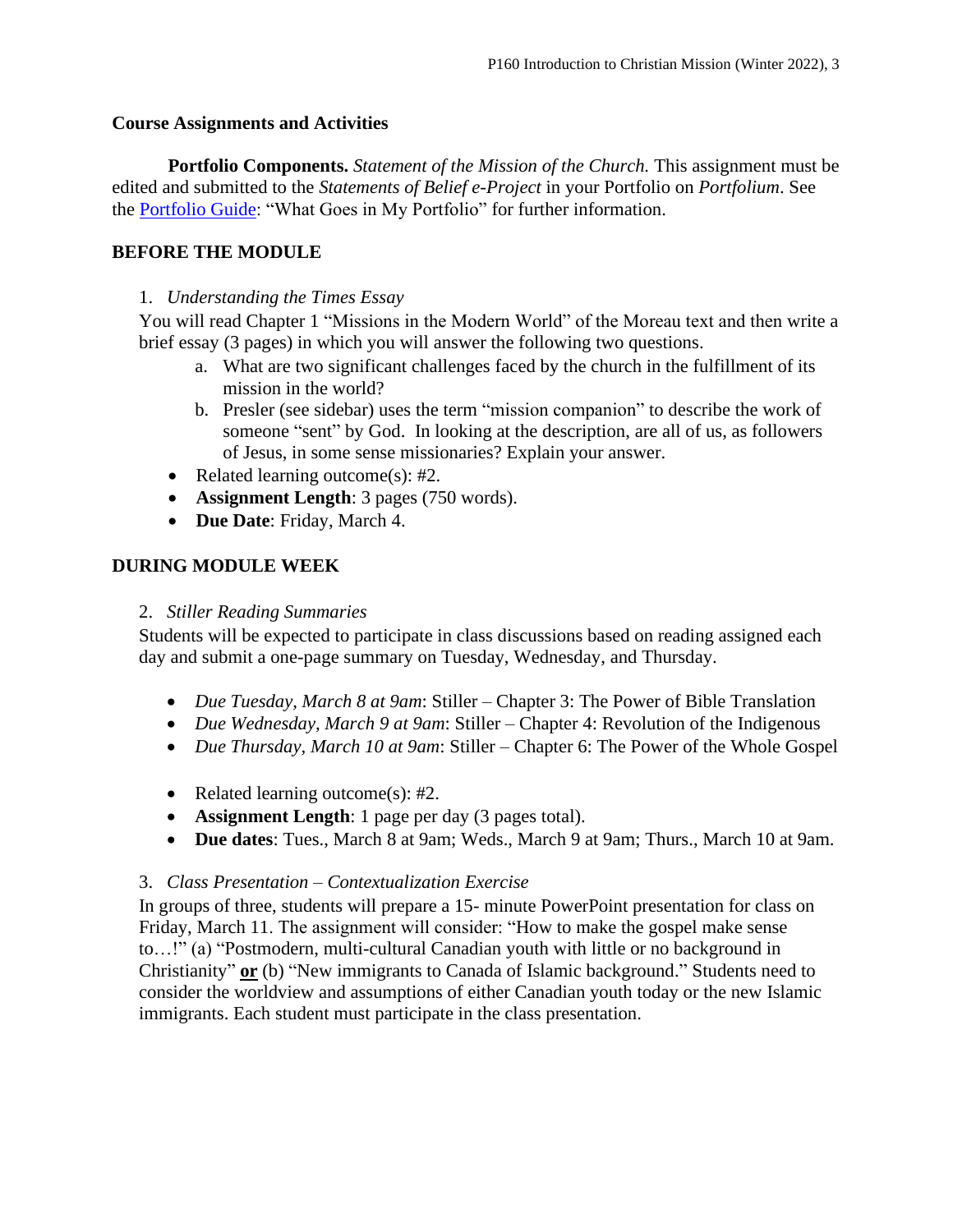Consider the following questions for (a)

- *How do we present Christ to someone who finds the claims of truth offensive? Whose belief in tolerance makes the exclusive claims of Christ seem outrageous and arrogant?*
- *How do we break through apathy and the quest for materialism that can temporarily block the need for spiritual realities?*
- *How do we faithfully, creatively proclaim the gospel in our age of relativity that denies the possibility of absolute truth – when claims of any truth are under suspicion and the validity of gospel truth is either denied or ignored?*

Consider the following questions for (b)

- *What points of contact or common ground can we find with Islam?*
- *What potential stumbling blocks to communication can be avoided?*
- *How do we introduce Jesus and what place does repentance play in our witness?*
- Related learning outcome(s): #3
- **Assignment Length:** 15 minutes.
- **Due Date:** March 11.

#### **AFTER THE MODULE**

#### 4. *Biblical Exposition Paper*

Choose one of the biblical texts below (or another of your choice but approved by the instructor) and provide a 6-page exposition of the text that places the text within the whole context of the biblical mission of God and provide both personal application and application for the church today.

- Acts 13:1-3
- Acts  $26:15-18$
- $\bullet$  Jonah 4:10-11
- Luke 4:16-21
- Genesis  $12:1-3$
- Romans 10:13-15
- 1 Chronicles 16:24
- Revelation 14:6
- Matthew 28:18-20
- Acts  $1:8$
- $\bullet$  2 Corinthians 5:18-21
	- a. Structure your paper to include about two pages of exegesis, two pages of biblical theology of mission, and two pages of application.
	- b. Make sure to reference significant insights from the lectures and textbooks in support of your work as well as other significant writings related to your text. Your reference list should include a minimum of four additional scholarly sources.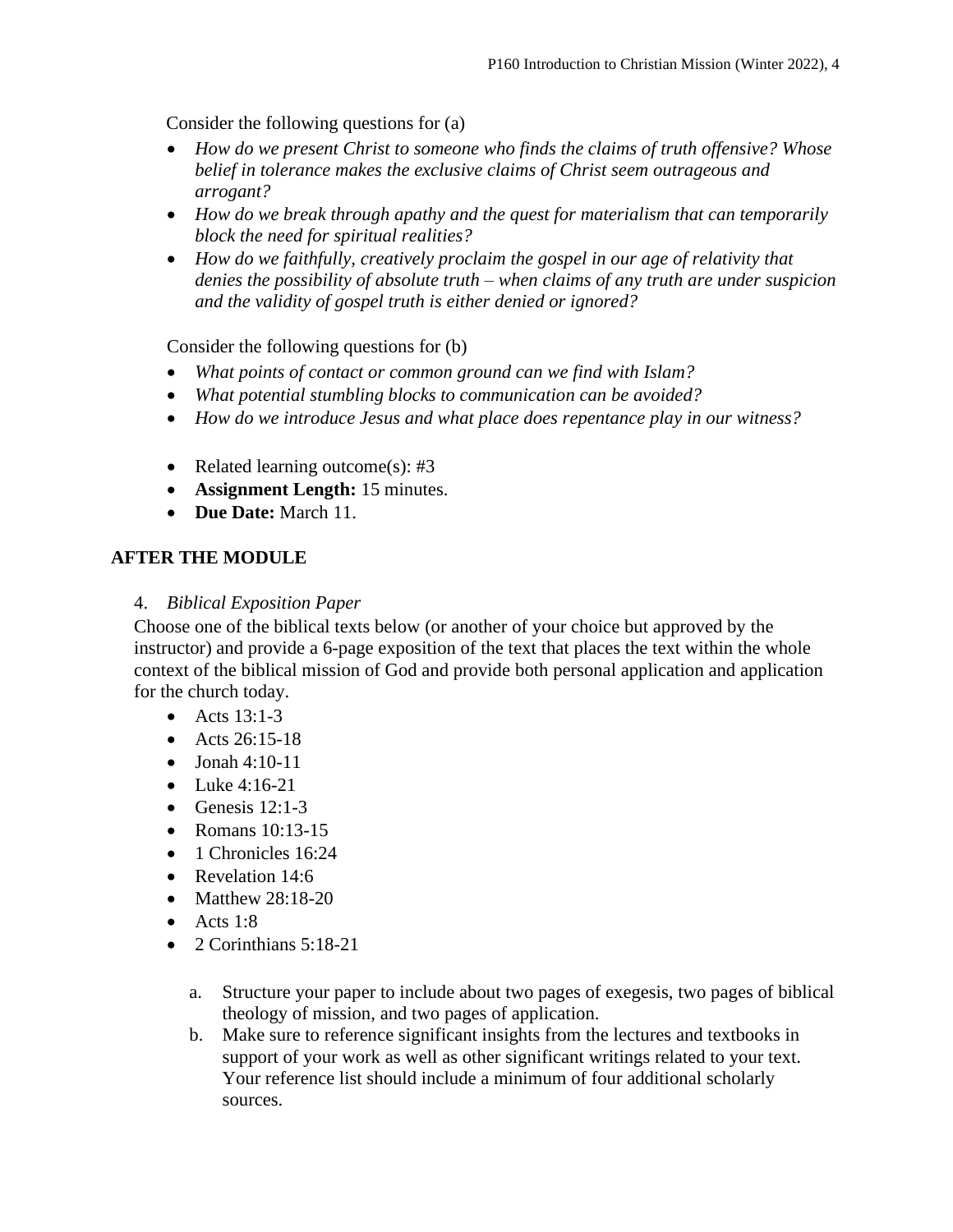- Related learning outcome: #1.
- **Assignment Length:** 6-8 pages.
- **Due date:** March 25.

## 5. *Critical Reading Assignment*

Read all five documents found in the Lesson "Reading Package 1" on Populi, paying particular attention to *The Cape Town Commitment*. Summarize *The Cape Town Commitment* and then offer a personal reflection. Write three pages for your summary and one page for reflection. In the summary, include a description of the history behind the document by answering the questions below. In your answers, you will need to reference all five documents in Reading Package 1.

- What issues from the history of missions are addressed by the Lausanne Movement?
- Who were the key players in the development of not only the Cape Town Commitment but the Lausanne Covenant and the Manila Manifesto?

In your reflection on the paper, assess whether the commitment captures the full mission of the church.

- Is it motivational for you?
- Does it call for a commitment to the things that you think are important for the church?
- Are there particular sections of the Commitment that are of great interest to you?

Allow the reflection section of your paper to assist you with your *Statement of the Mission of the Church*. In light of the content of the *Cape Town Commitment*, seek to define the mission of the church. Allow your personal reflection to shape your thoughts about the mission given to you personally and by extension to the church.

- Related learning outcome: #2.
- **Assignment Length:** 4 pages.
- **Due date:** April 1.

#### 6. *Statement of the Mission of the Church*

As a culmination to the course, each student will write a statement of the mission of the Church (hereafter "statement"). The learning objective of this assignment is to think through your own position on each of the key areas that theologians declare as comprising the mission of the Church. You will be required to discuss key Scripture texts that define God's mission in the world and the role of the Church throughout your statement.

- a. Your statement will be comprised of these five sections:
	- i. Worship
	- ii. Discipleship
	- iii. Outreach/Evangelism/Mission
	- iv. Church Planting
	- v. Social concern
	- vi. Conclude your statement with a section of personal reflections on one's own responsibility as a disciple of Christ, your personal role in this mission, and a plan for discipleship that is needed in one's life following conversion. This exercise is to help you integrate the truths of this course in practical and personal ways in your everyday life.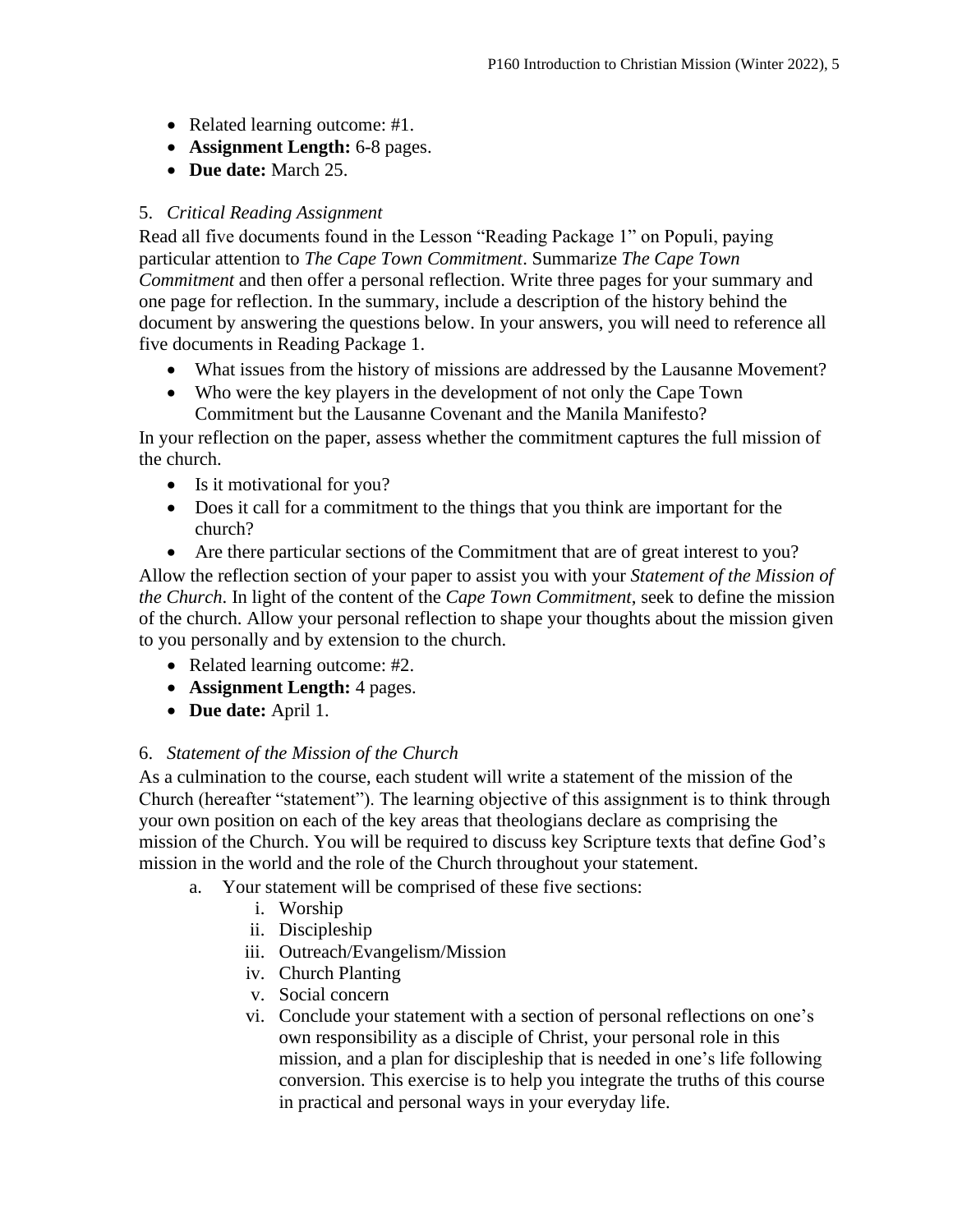- b. Your sources for this statement will be the textbooks and Reading Packages 1 & 2 located on Populi. In particular, make use of *The Cape Town Commitment* (found in Reading Package 1) to assist you with drawing out your conclusions. Students must read the entirety of Reading Packages 1 & 2 to equip themselves with the theological positions and vocabulary of this issue. Students will be required to indicate that they have read both Reading Packages on the title page of the assignment.
- c. Your statement of mission should use the theological vocabulary of your sources, explain your beliefs with some detail, and use Scripture references in parenthesis rather than quotations. As a portfolio assignment, this assignment must also meet Level 1 Canadian Standard English.
- Related learning outcomes: *#*1 and #4.
- **Assignment Length:** 6-8 pages.
- **Due date:** April 13.

#### **Video-on-Demand (VOD) Student Requirements**

As indicated on the course schedule, this class is being offered by VOD. Students who intend to take the course primarily through VOD are required to indicate this during their course registration. While VOD recordings are available for any student who may miss a class, non-VOD students are expected to attend class live following the class attendance policy.

• For this course, VOD students have **different** assignment due dates than in-class students. VOD due dates are as follows:

| 1. Understanding the Times Essay          | 8 hrs           | Mar 4, 2022  |
|-------------------------------------------|-----------------|--------------|
| 2. Stiller Chapter 3 Reading Summary      | $2 \text{ hrs}$ | Mar 15, 2022 |
| 3. Stiller Chapter 4 Reading Summary      | 2 hrs           | Mar 22, 2022 |
| 4. Biblical Exposition Paper              | $18$ hrs        | Mar 25, 2022 |
| 5. Stiller Chapter 6 Reading Summary      | $2 \text{ hrs}$ | Mar 29, 2022 |
| 6. Class Presentation*                    | 8 hrs           | Apr 6, 2022  |
| 7. Critical Reading Paper                 | 8 hrs           | Apr 8, 2022  |
| 8. Statement of the Mission of the Church | 18 hrs          | Apr 15, 2022 |

**\***The Class Presentation should be submitted as a video. Students may choose to record their videos directly in PowerPoint, or they may record their videos in Zoom while sharing their screen.

- Including the module week, each week for five weeks, VOD students are required to watch and engage with all lecture content and in-class activities from one full day of the module.
- By Monday at 11:59pm each week, VOD students will submit a 2-3 minute FlipGrid video that 1) affirms you have watched the required recording for the last seven days, 2) summarizes one thing you learned that week that will help you reach the course learning outcomes, and 3) explain at least one question you had after watching the class recording.
- In order to pass the course, VOD students must submit all of their VOD weekly submissions. These submissions are marked are pass/fail based on whether or not they demonstrate thoughtful engagement with the lecture content and in-class activities.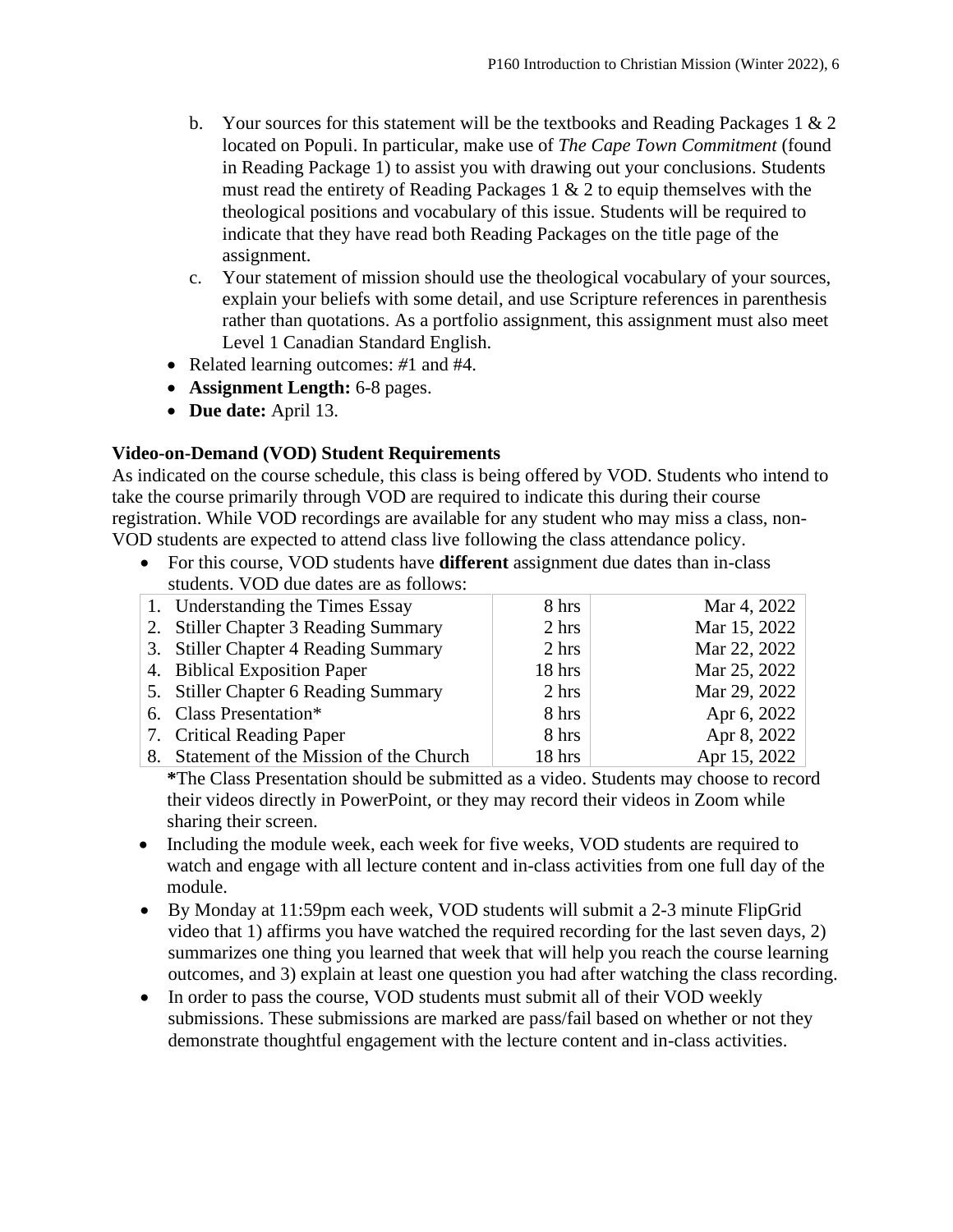| sumate of Time Investment (individual time investments may vary) |                                           |          |                    |  |  |
|------------------------------------------------------------------|-------------------------------------------|----------|--------------------|--|--|
| Classroom time                                                   |                                           | $30$ hrs | N/A                |  |  |
|                                                                  | 1. Understanding the Times Essay          | 8 hrs    | Mar 4, 2022        |  |  |
|                                                                  | 2. Stiller Reading Summaries              | 6 hrs    | Mar 8, 9, 10, 2022 |  |  |
| 3. Class Presentation                                            |                                           | 8 hrs    | Mar 11, 2022       |  |  |
| 4. Biblical Exposition Paper                                     |                                           | 18 hrs   | Mar 25, 2022       |  |  |
| 5. Critical Reading Paper                                        |                                           | 8 hrs    | Apr 1, 2022        |  |  |
|                                                                  | 6. Statement of the Mission of the Church | 18 hrs   | Apr 13, 2022       |  |  |
|                                                                  | $Total =$                                 | 96       |                    |  |  |

## **Estimate of Time Investment** (individual time investments may vary)

#### **Assessment Rubrics**

Rubrics will be provided on Populi under the Lesson "P160 Assessment Rubrics."

#### **Class Schedule**

Monday:

Introduction

- Course Objectives, Textbooks and Assignments
- Personal Engagement with the Mission of God: Blessed to be a Blessing
- Top Line Blessing: Bottom Line Blessing. Gen 12: 1-3
- Foundational Biblical Mission Texts
- Review of Pre-Course Assignment
- Key terms and language in mission studies
- Global Realities: Mission Trends and Paradigm Shifts (Chapter 17 in the Moreau Textbook)
- Global Currents in Mission Today
- Theology of Mission (Chapter 5 in the Moreau Textbook)

#### Tuesday:

Bible Translation Foundational to Mission Expansion

Reading the Whole Bible as God's Story and Mission

- The Supremacy of God in Mission
- Mission in the Old Testament
	- o Creation and the Fall
	- o The Call of Abraham
	- o The Exodus
	- o The Mission of Israel: The purpose of God's people.
	- o Election, Redemption and Covenant
- Mission in the Gospels
	- o Jesus as Messiah
	- o Incarnation as central to Mission
	- o Signs and Wonders Essential to Mission
	- o Prayer Essential to Mission
- Encountering Mission in the Early Church

Tuesday Afternoon: Community Immersion Encounter (COVID Permitting)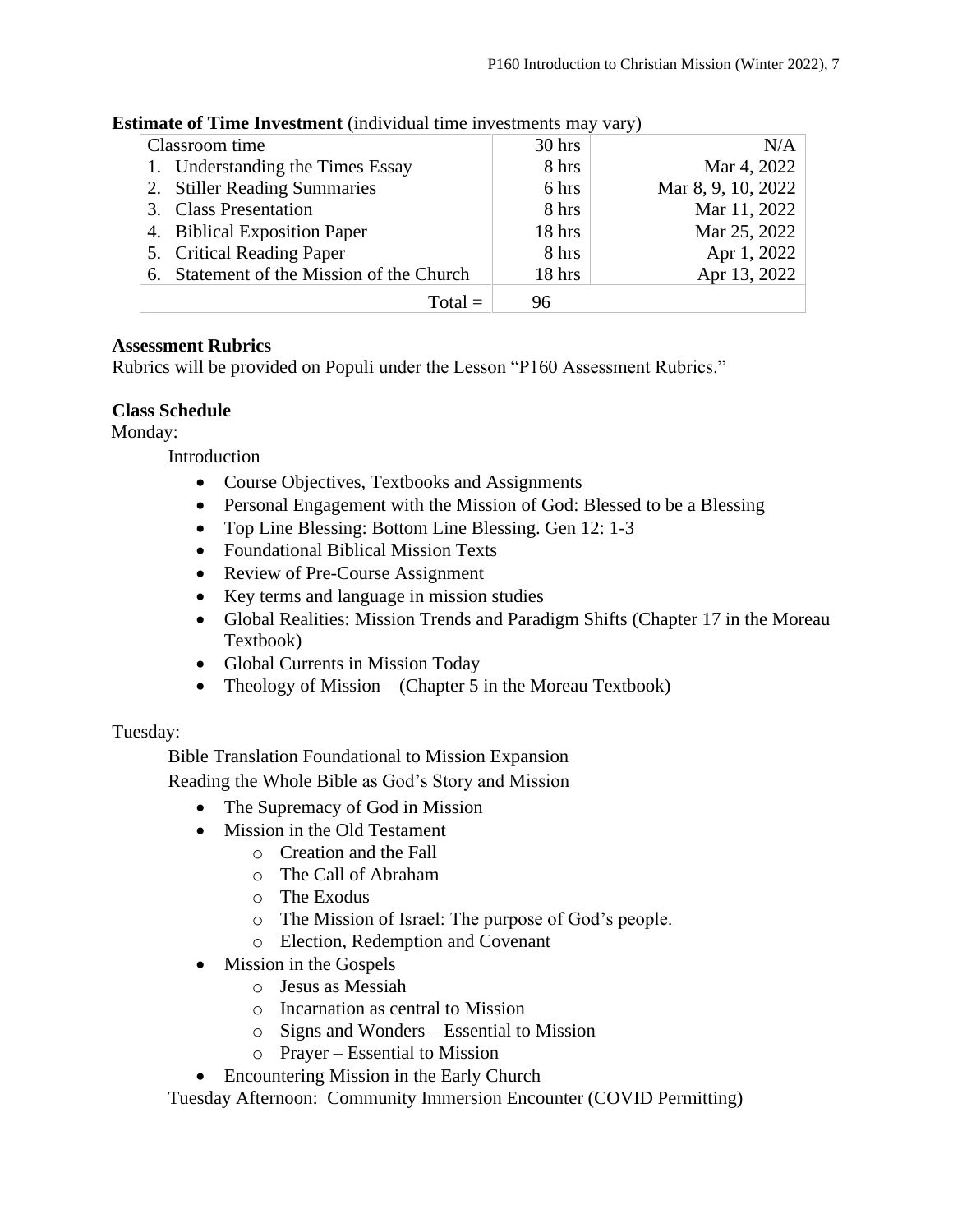Wednesday:

Review of Reading: The Importance of Indigenization – The Three Self Principle Expansion of the World Christian Movement

- New Testament Church: AD 30 to 70
- Pre-Modern Era: AD 70 to 1500
- Era of Discovery and Colonialism: AD  $1500 1900$
- Evangelical and Pentecostal Growth: AD 1900 1980
- PAOC Mission History
- From Everywhere to Everywhere: AD 1980 Present.
- Current PAOC Engagement in Mission
- Mission Global and Mission Canada.

Wednesday Afternoon: Community Immersion Encounter. (COVID Permitting)

## Thursday:

Review the Reading: The Power of the Whole Gospel

Making the Gospel Make Sense

- Principles of Contextualization
- Language Learning
- The Early Church as a model of counter-culture living

## Chapel

Evangelism and Social Justice

- The Great Reversal
- Carl F. H. Henry, John Stott and The Lausanne Covenant
- Global Pentecostalism: The New Face of Social Engagement.
- Community Transformation Bryant Myers: Walking with the Poor.
- Defining Social Justice

## Friday:

Class Presentations for Assignment Spiritual Disciplines

- Prayer in Frontier Mission
- Mission Power and Spiritual Warfare
- Simplicity
- Peace-making as Central to the Mission of God

A Blueprint for Discipleship

• First submissions of assignments will not be accepted after **Friday, April 15**.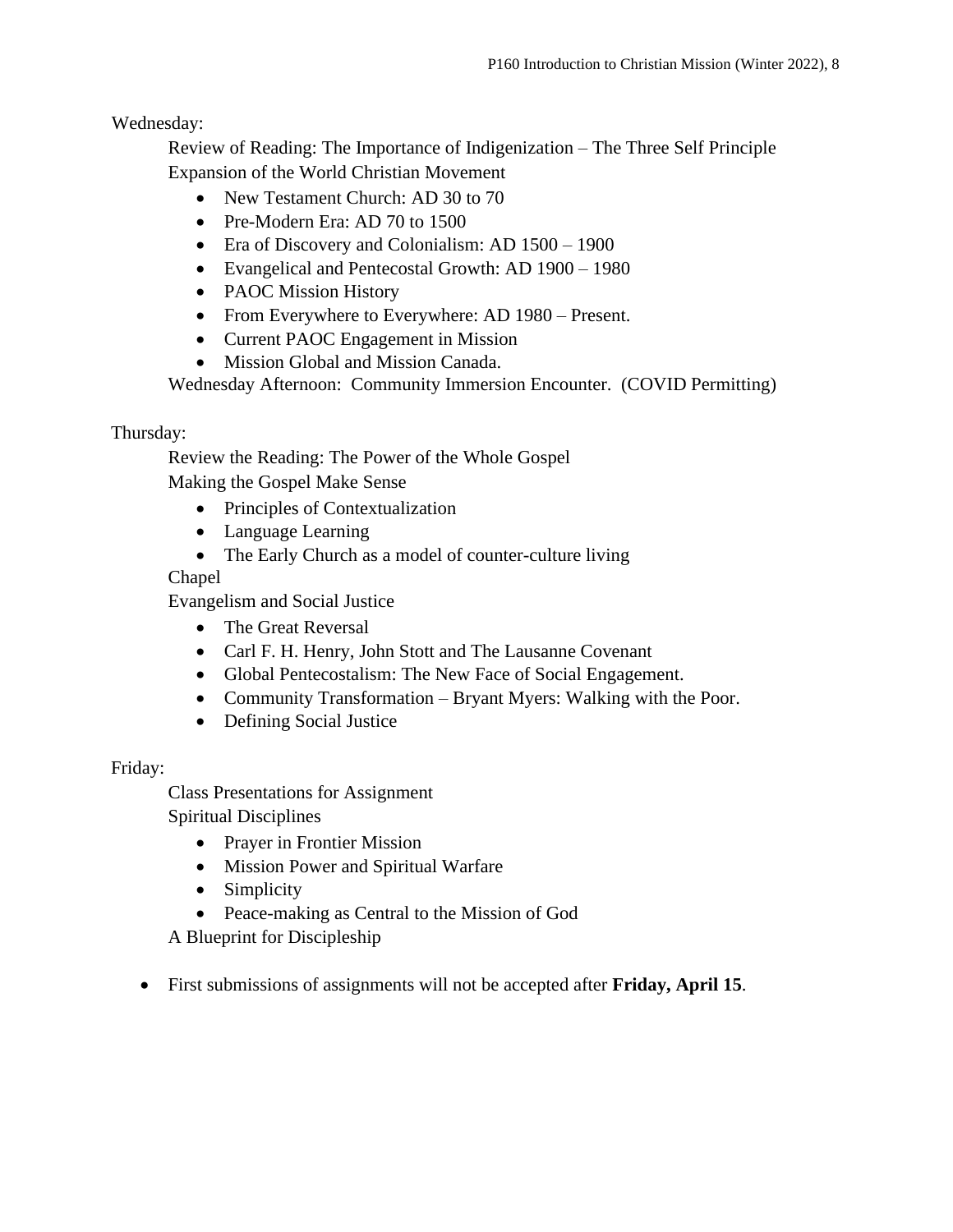| <b>Date</b>         | <b>Revision Due</b>                                                  |  |
|---------------------|----------------------------------------------------------------------|--|
| Monday, April 18    | Resubmissions of <i>Understanding the Times Essay</i> (as necessary) |  |
|                     | Resubmissions of <i>Stiller Reading Summaries</i> (as necessary)     |  |
|                     | Resubmissions of <i>Class Presentation</i> (as necessary)            |  |
| Tuesday, April 19   | Resubmissions of <i>Biblical Exposition Paper</i> (as necessary)     |  |
|                     | Resubmissions of <i>Critical Reading Assignment</i> (as necessary)   |  |
| Wednesday, April 20 | Resubmissions of Statement of the Mission of the Church (as          |  |
|                     | necessary)                                                           |  |
| Thursday, April 21  | Additional Resubmissions (as necessary)                              |  |

• No resubmissions of assignment will be accepted after **Thursday, April 21**.

## **Academic Policies**

#### **General Assignment Guidelines**

Please see the Horizon [Format Guide](https://www.horizon.edu/students/resources/) for assignment submission, grammar, and formatting guidelines.

## **Late Assignments and Extensions**

Students are expected to submit work by the assigned due dates, as part of their development of the Leadership and Administration competency. To submit extension requests, students must submit the *[Assignment Extension Request Form](https://horizon.edu/forms/student/)* online and *before the due date*. Professors may grant extensions in the case of extenuating circumstances, such as significant illness or a family emergency. Furthermore, no extensions will be granted beyond the final day of a term or semester.

Unexcused late submissions will be tracked across each student's program. If one assignment is submitted more than five days late or if a student incurs multiple instances of unexcused late submissions, it will result in academic discipline, such as required tutoring, academic probation, failure of the course, or failure to qualify for graduation. Similar to standard human resource employment practices, students will receive warnings and conditions with increasing severity of academic discipline.

#### **Resubmission of Assignments**

Students have until the last day of revision week to submit revisions. Students can generally submit up to two revisions for each assignment, although a professor may accept more revisions if the professor determines the student is addressing all of the professor's instructions and making significant progress toward achieving competency.

## **Horizon College Assessment of Student Work**

The goal of courses is to help students develop the stated competencies, not earn letter grades. Assignments are the means by which instructors evaluate development of those competencies. Consequently, students do not earn overall "grades" on individual assignments. Instead, assessment focuses on measuring students' competency as outlined in the syllabus and assignment rubric. For purposes of transferability to other institutions, the final competency designations will be translated to a comparable letter grade on a traditional transcript. The tables below explain Horizon's approach: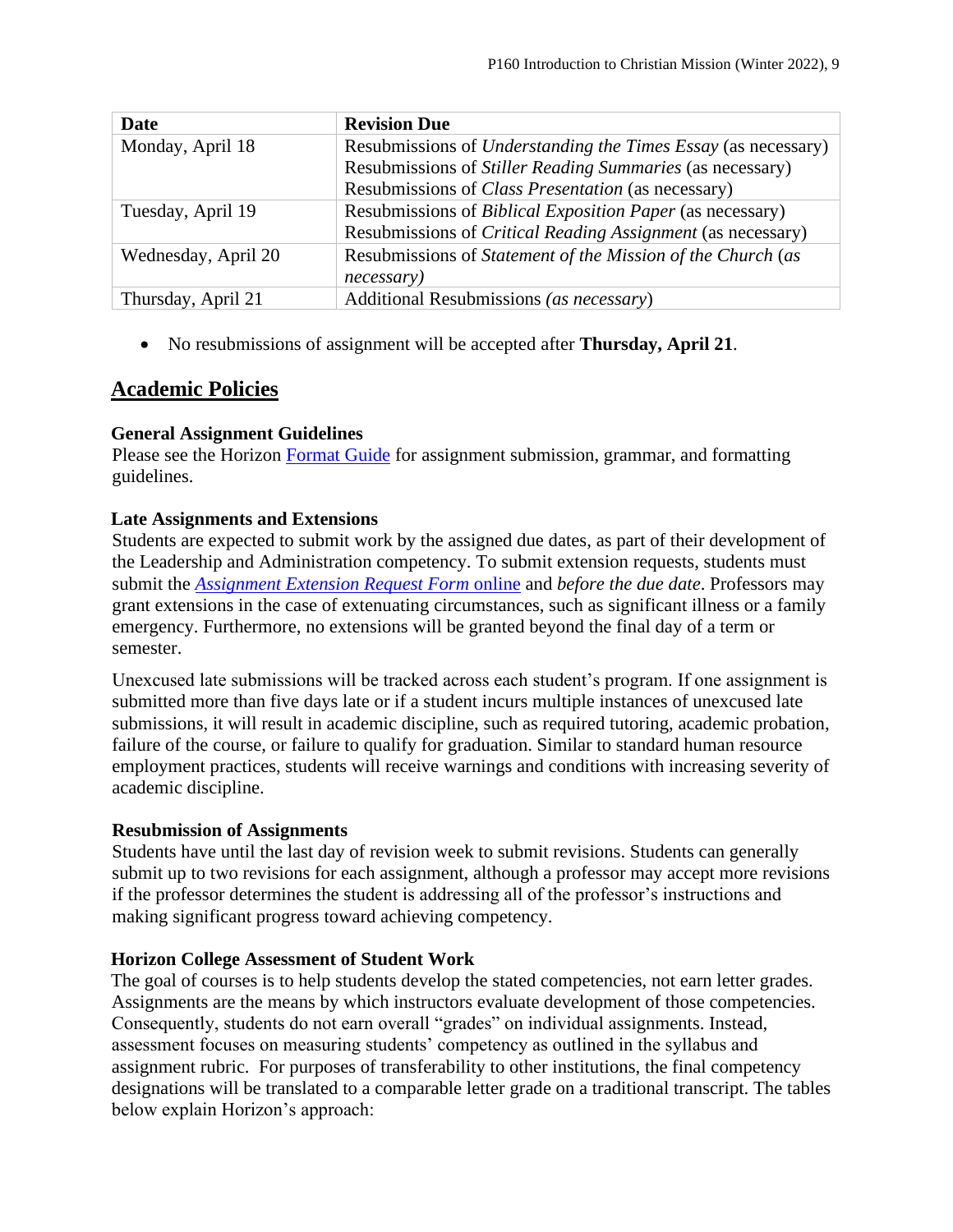| <b>Horizon CBE Scale</b> |           | <b>Descriptor</b>                                                                                                                                      | Letter<br>Grade | Grade<br>Point | $U$ of $S$<br><b>Equivalency</b> |
|--------------------------|-----------|--------------------------------------------------------------------------------------------------------------------------------------------------------|-----------------|----------------|----------------------------------|
|                          | Exceeding | Student exceeded competency<br>requirements for more than 40% of the<br>learning outcomes and met requirements<br>for all remaining learning outcomes. | $A+$            | 4.0            | 90-100                           |
| E                        |           |                                                                                                                                                        | A               | 4.0            | 85-89                            |
|                          |           |                                                                                                                                                        | $A-$            | 3.7            | 80-84                            |
|                          |           | Student met competency requirements                                                                                                                    | $B+$            | 3.3            | 77-79                            |
| M                        | Meeting   | for all learning outcomes and may have                                                                                                                 | B               | 3.0            | 73-76                            |
|                          |           | exceeded in 40% or less.                                                                                                                               | $B -$           | 2.7            | 70-72                            |

Students pass a course only after they have demonstrated that they have *met or exceeded all*  competency requirements for a course. If the student chooses not to meet all course competency requirements, the course will not be sufficient to fulfill their program requirements at Horizon. Nevertheless, for transferability purposes, the student will receive a letter grade of C+ or below on a traditional transcript.

| <b>BTM</b> | Beginning to<br>meet | Student was beginning to meet<br>competency requirements for any one<br>or more learning outcomes, and met or<br>exceeded competency requirements for all<br>other outcomes. | $C+$        | 2.3 | 67-69     |
|------------|----------------------|------------------------------------------------------------------------------------------------------------------------------------------------------------------------------|-------------|-----|-----------|
|            |                      |                                                                                                                                                                              |             | 2.0 | 63-66     |
|            |                      |                                                                                                                                                                              | $C-$        | 1.7 | $60 - 62$ |
|            | Not yet<br>meeting   | Student was not yet meeting competency<br>requirements for one or more learning<br>outcomes.                                                                                 | $D+$        | 1.3 | 57-59     |
| <b>NYM</b> |                      |                                                                                                                                                                              |             | 1.0 | 53-56     |
|            |                      |                                                                                                                                                                              | $D -$       | 0.7 | 50-52     |
|            |                      |                                                                                                                                                                              | $\mathbf F$ | 0.0 | $0-49$    |

## **Academic Honesty**

Horizon uses the University of Saskatchewan definition of plagiarism described as "the presentation of the work or idea of another in such a way as to give others the impression that it is the work or idea of the presenter. Adequate attribution is required. What is essential is that another person have no doubt which words or research results are the student's and which are drawn from other sources" (Office of the University Secretary, 2012). Students are expected to give due recognition to sources from which all substantial phrases, sentences or even ideas are drawn. Note also that you may not submit work done in one course to satisfy the requirements of another course (unless both instructors agree beforehand to accept such work). See [here](http://www.turnitin.com/assets/en_us/media/plagiarism_spectrum.php) for examples of plagiarism and further guidelines in the College [Student Handbook.](https://www.horizon.edu/students/resources/)

## **Disability Services Information**

If you would benefit from learning accommodations due to pre-existing physical or mental health conditions or learning disabilities, contact the Academic or Student Life departments at the beginning of the course. Horizon will work to meet your learning and/or physical needs where possible. If any conditions arise during the course that you wish to disclose, please contact us as soon as possible. In all cases you will need to provide current [documentation](https://www.horizon.edu/students/support/) of the disability or condition you wish to disclose. Horizon takes appropriate care to ensure confidentiality about any such disclosures. For more information, contact Bob Williamson, Dean of Students, at [bwilliamson@horizon.edu;](mailto:bwilliamson@horizon.edu) Heather Wood, Associate Dean of Students, at [hwood@horizon.edu;](mailto:hwood@horizon.edu) or Leanne Bellamy, Academic Coach, at [lbellamy@horizon.edu.](mailto:lbellamy@horizon.edu)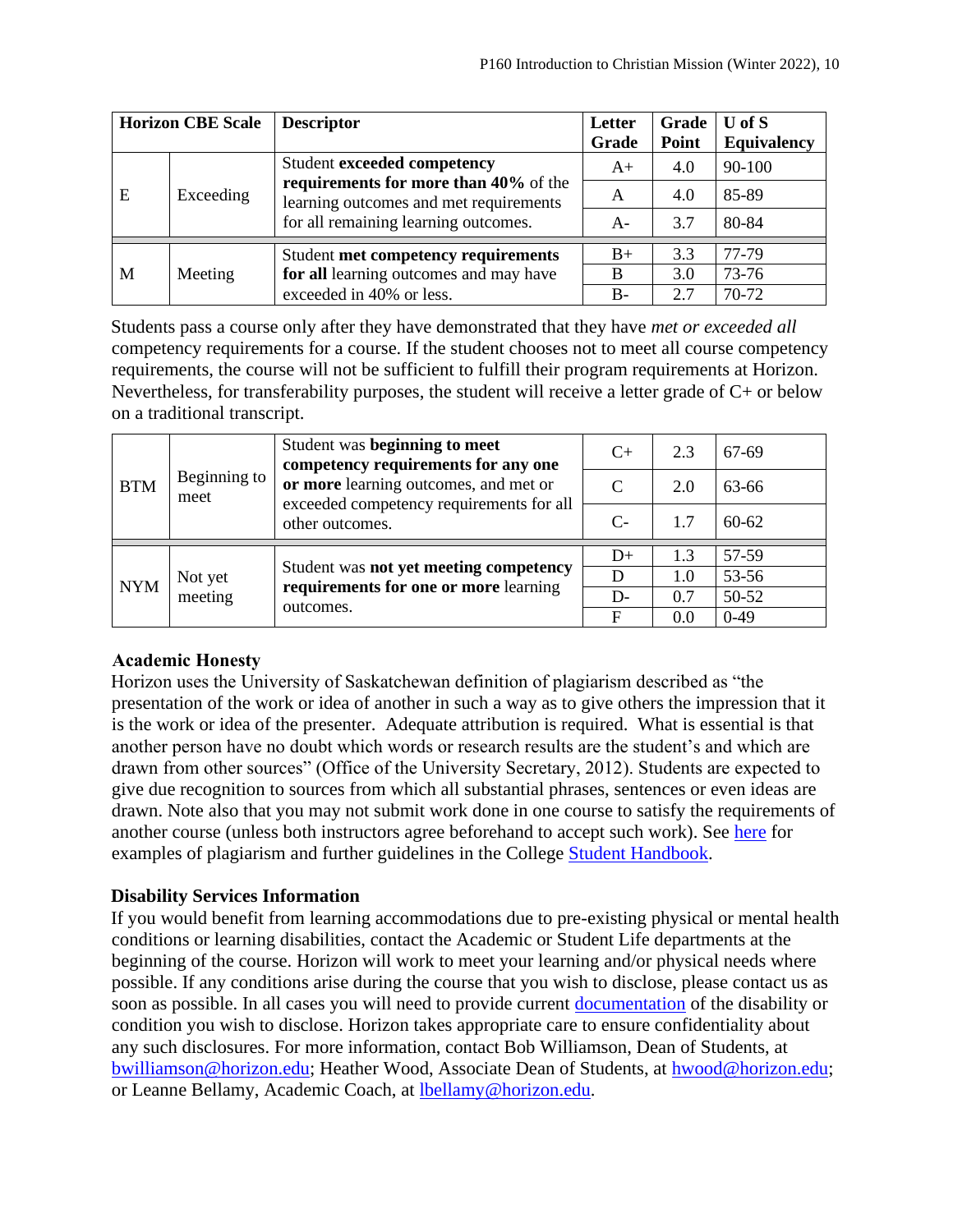#### **Class Attendance**

Students should attend all classes in order to facilitate competency development. Students are expected to be present through the delivery method that they registered for, either on campus or through live-streaming. A student must be present for the full duration of a class period in order to be registered as present for the class. In the case of illness or other unforeseen circumstances, students may miss one day of a module course or three days of class in a term or semester course without academic penalty. Students who are absent for more than the number of classes stated above will automatically fail the course. Students wishing to be exempted from this policy due to extenuating circumstances may make an academic appeal, where they will need to document and verify those circumstances. Students who miss a class are responsible to get missed notes or handouts from another student, rather than from the professor.

## **Campus Health Policy**

Do not come on campus if you are experiencing symptoms (even if they are mild) of fever, cough, shortness of breath, sore throat, chills, runny nose, or a loss of your sense of taste or smell. If you have any of these symptoms, do not return to campus until advised by Public Health. You should self-isolate and contact HealthLine 811 for advice on whether you should be tested for COVID-19. This will help keep others safe and possibly spare them from self-isolation and testing. While you are in self-isolation, you may attend class online. The link to access your class is posted on the course page on Populi, under the Syllabus tab, under Links on the right side of the page.

#### **Live-Streaming Etiquette**

If attending class online via live-stream, keep your camera on and stay present and attentive throughout the class session, extending the gift of engagement. Access your class with a computer (preferably) or tablet, not a cell phone. Arrive to class on time, and dress as you would if you were attending class on campus. Join the class from a quiet space with minimal background noise, and mute your microphone until you wish to speak to the class.

#### **Use of Technology**

Horizon encourages the use of electronic devices in the classroom to enhance learning. Careful consideration must be given to privacy issues, copyrighted materials, and the general care and concern for others. Please respect the following classroom policies:

- Please use online access for course learning only. This is a matter of respect for the instructor's teaching, your own learning, and fellow students who may be distracted by other uses.
- Students should secure permission from the instructor to record any teaching material. This includes PowerPoint slides, white board illustrations, notes, and any form of audio or video.
- Student feedback is a valuable input for course improvements. Please resolve any classroom grievance about the instructor or course with the instructor personally, through the Horizon College and Seminary grievance procedures, or the Populi-based course evaluations. It is inappropriate to air classroom grievances on a social media platform.
- When instructors use recording mechanisms in the classroom, recorded materials will be used for the sole purpose of instruction and cannot be released to any social media outlet without the written consent of the students whose images have been recorded.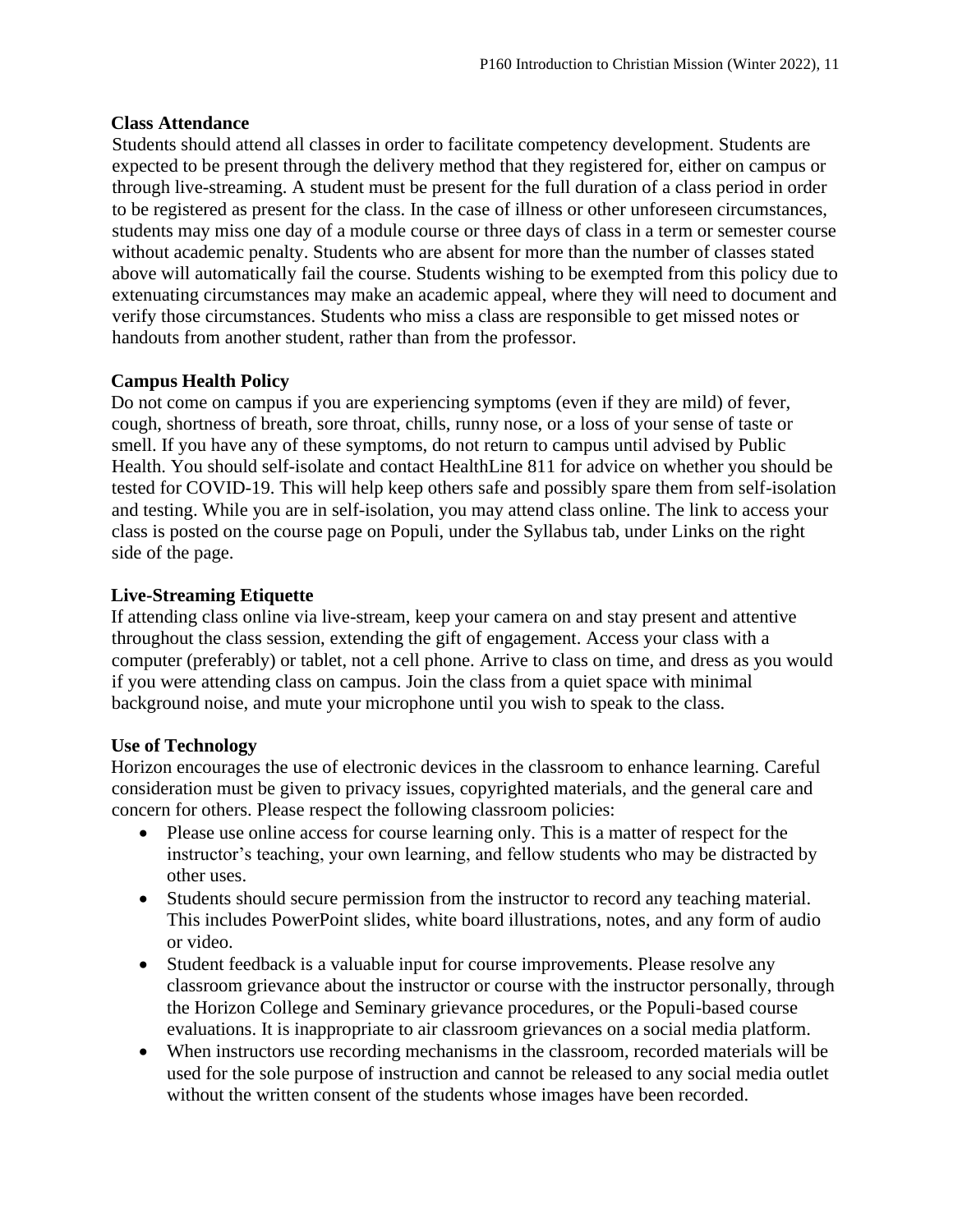• In general, it is not acceptable to share photographs or videos of students in the classroom setting without permission from those whose images appear in such media.

#### **Bibliography**

- Adeney, Miriam. *Kingdom Without Borders: The Untold Story of Global Christianity.* Downers Grove, IL: IVP Books, 2009.
- Allen, Roland. *Missionary Methods: St. Paul's of Ours?* Grand Rapids, MI: Eerdmans, 1962.
- Bosch, David. *Transforming Mission: Paradigm Shifts in Theology of Mission*. Maryknoll, NY: Orbis Books, 1991.
- Bowler, Arnold. *I Sat Where They Sat.* Pickering, ON: Castle Quay Books, 2011.
- Butrin, JoAnn. *From the Roots Up: A Closer Look at Compassion and Justice in Missions.*  Springfield, MO: Roots Up Publishers, 2010. ISBN: 9780736104333.
- Cook, Matthew, Rob Haskell, Ruth Julian, and Nathee Tanchanapongs, eds. *Local Theology for the Global Church: Principles for an Evangelical Approach to Contextualization*. Globalization of Mission Series. Littleton, CO: William Carey Publishing, 2010.
- Corbett, Scott and B. Fikkert. *When Helping Hurts: How to Alleviate Poverty without Hurting the Poor and Yourself.* Chicago, IL: Moody Publishers, 2009. ISBN: 9780802457059.
- Dempster, Murray, Byron Klaus, and Doug Petersen, eds. *The Globalization of Pentecostalism: A Religion Made to Travel.* Carlisle, UK: Regnum Books International, 1999. ISBN: 1870345290.
- Escobar, Samuel. *The New Global Mission: The Gospel from Everywhere to Everyone*. Downers Grove, IL: IVP, 2003.
- Goheen, M. W. *Introducing Christian mission today: Scripture, history and issues.* Downers Grove, IL: IVP, 2014.
- Goheen, M. W. and J. Mullins. *The symphony of mission: Playing your part in God's work in the world.* Grand Rapids, MI: Baker Academic, 2019.
- Henry, Carl. F. H. *The Uneasy Conscience of Modern Fundamentalism.* Grand Rapids, MI: Eerdmans, 2003.
- Hesselgrave, David J. *Paradigms in Conflict: 10 Key Questions in Christian Missions Today.*  Grand Rapids, MI: Kregel Academic and Professional, 2005.
- Hiebert, Paul G. *Transforming Worldviews: An Anthropological Understanding of How People Change*. Grand Rapids, MI: Baker Academic, 2008.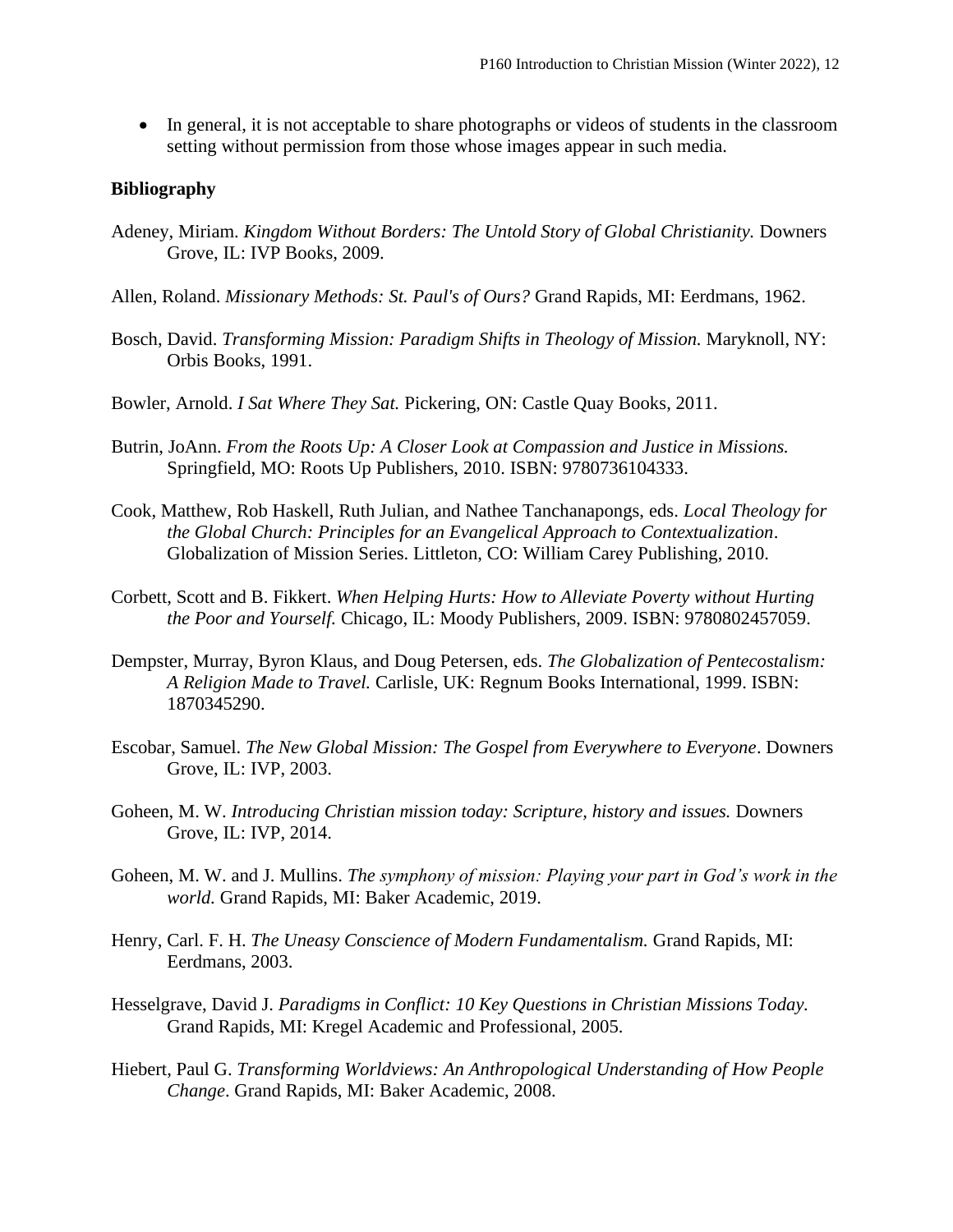- Jenkins, Philip. *The Next Christendom: The Coming of Global Christianity.* New York, NY: Oxford Press, 2002. ISBN: 978-0195168914.
- Johnstone, Patrick. *The Future of Global Christianity: History, Trends and Possibilities.*  Colorado Spring, CO: Biblica Publishing, 2011.
- Juelich, Frank. *Fearfully and Wonderfully Made: The Life of a Living Epistle with a few pages missing*. Nagpur, IN: Self-published, 2012.
- Lynn, John and Edna Lynn. *Africa, Land of our Calling*. Kelowna, BC: Self-published, 2003.
- Mandryk, Jason. *Operation World: The Definitive Prayer Guide to Every Nation*. Colorado Springs, CO: Biblica Publishing, 2010.
- Miller, Donald and Tetsunao Yamamori. *Global Pentecostalism: The New Face of Christian Social Engagement.* Berkeley, CA: University of California Press, 2007. ISBN: 9780520251946.
- Myers, Bryant. *Walking with the Poor: Principles and Practices of Transformational Development.* Maryknoll, NY: Orbis Books, 1999. ISBN: 9781570752759.
- Newbigin, Lesslie. *The Open Secret: An Introduction to the Theology of Mission*. Grand Rapids, MI: Eerdmans, 1978.

\_\_\_\_\_\_\_\_\_\_. *A Word in Season: Perspectives on Christian World Missions.* Grand Rapids, MI: Eerdmans, 1994.

- Pocock, Michael, Gailyn Van Rheenan, and Douglas McConnell. *The Changing Face of World Missions: Engaging Contemporary Issues and Trends.* Grand Rapids, MI: Baker, 2005.
- Samuel, Vinay and Chris Sugden, eds. *Mission as Transformation: A Theology of the Whole Gospel*. Oxford: Regnum Books, 1999. ISBN: 9781606084021.
- Stott, John and Christopher Wright. *Christian Mission in the Modern World*. Downers Grove, IL: IVP Books, 2015.
- Satyavrata, Ivan. *Pentecostals and the Poor: Reflections from the Indian Context*. Baguio City: Asia Pacific Theological Seminary Press, 2017.
- Stiller, Brian, Todd M. Johnson, Karen Stiller, and Mark Hutchinson, eds. *Evangelicals Around the World: A Global Handbook for the 21st Century.* Nashville, TN: Thomas Nelson, 2015.
- Tennant, Timothy. *Invitation to World Missions: A Trinitarian Missiology for the Twenty-First Century.* Grand Rapids, MI: Kregel, 2010.